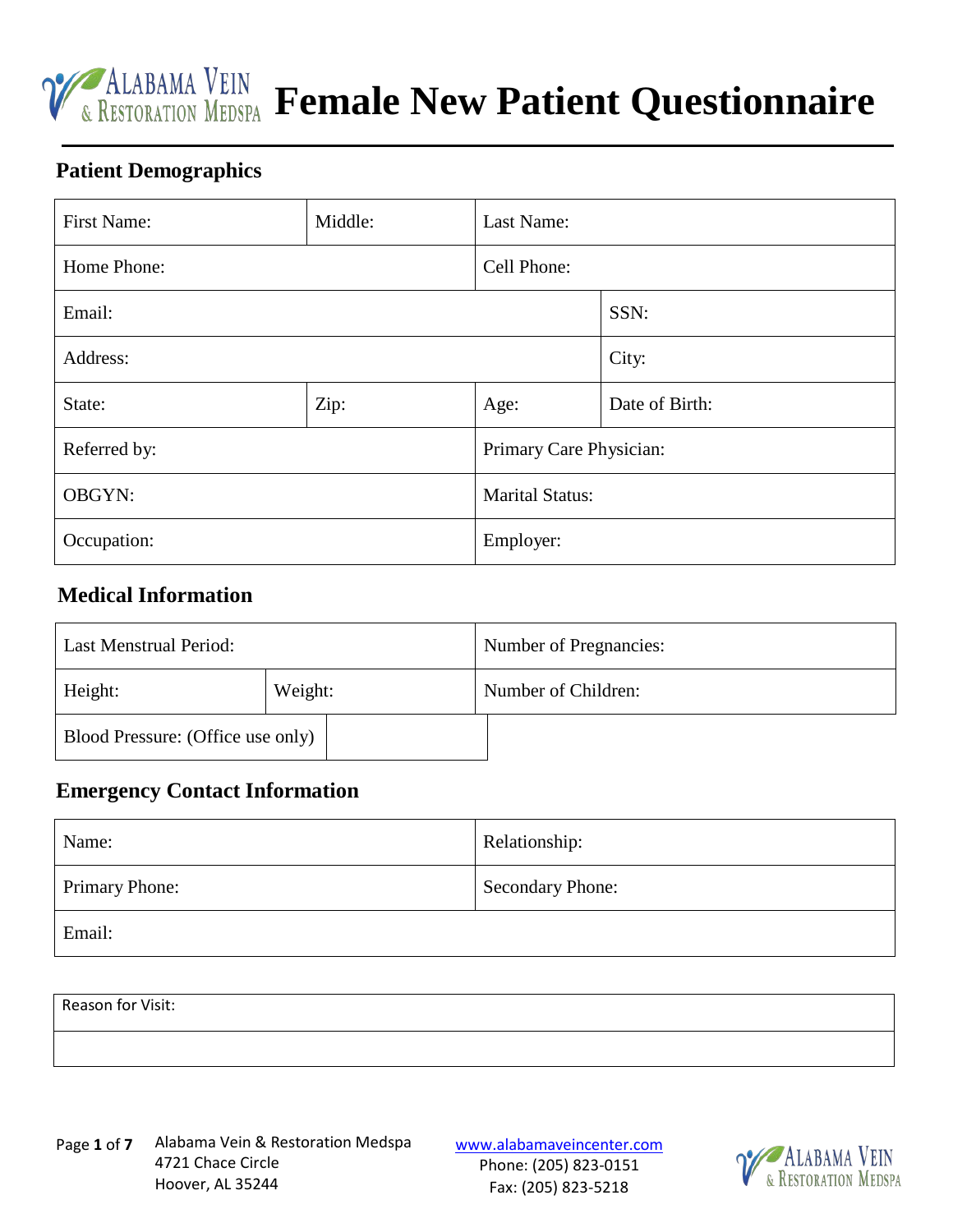

## **Allergies (List all allergies - Food, Drug, Other)**

#### **Current Medications (List all current medications)**

| <b>Drug</b> | <b>Dose</b> | <b>How Often?</b> |
|-------------|-------------|-------------------|
|             |             |                   |
|             |             |                   |
|             |             |                   |
|             |             |                   |
|             |             |                   |

#### **Supplements (List all current supplements)**

| <b>Supplement</b> | <b>Dose</b> | <b>How Often?</b> |
|-------------------|-------------|-------------------|
|                   |             |                   |
|                   |             |                   |
|                   |             |                   |
|                   |             |                   |
|                   |             |                   |

Page 2 of 7 Alabama Vein & Restoration Medspa varian versionaveincenter.com 4721 Chace Circle Hoover, AL 35244

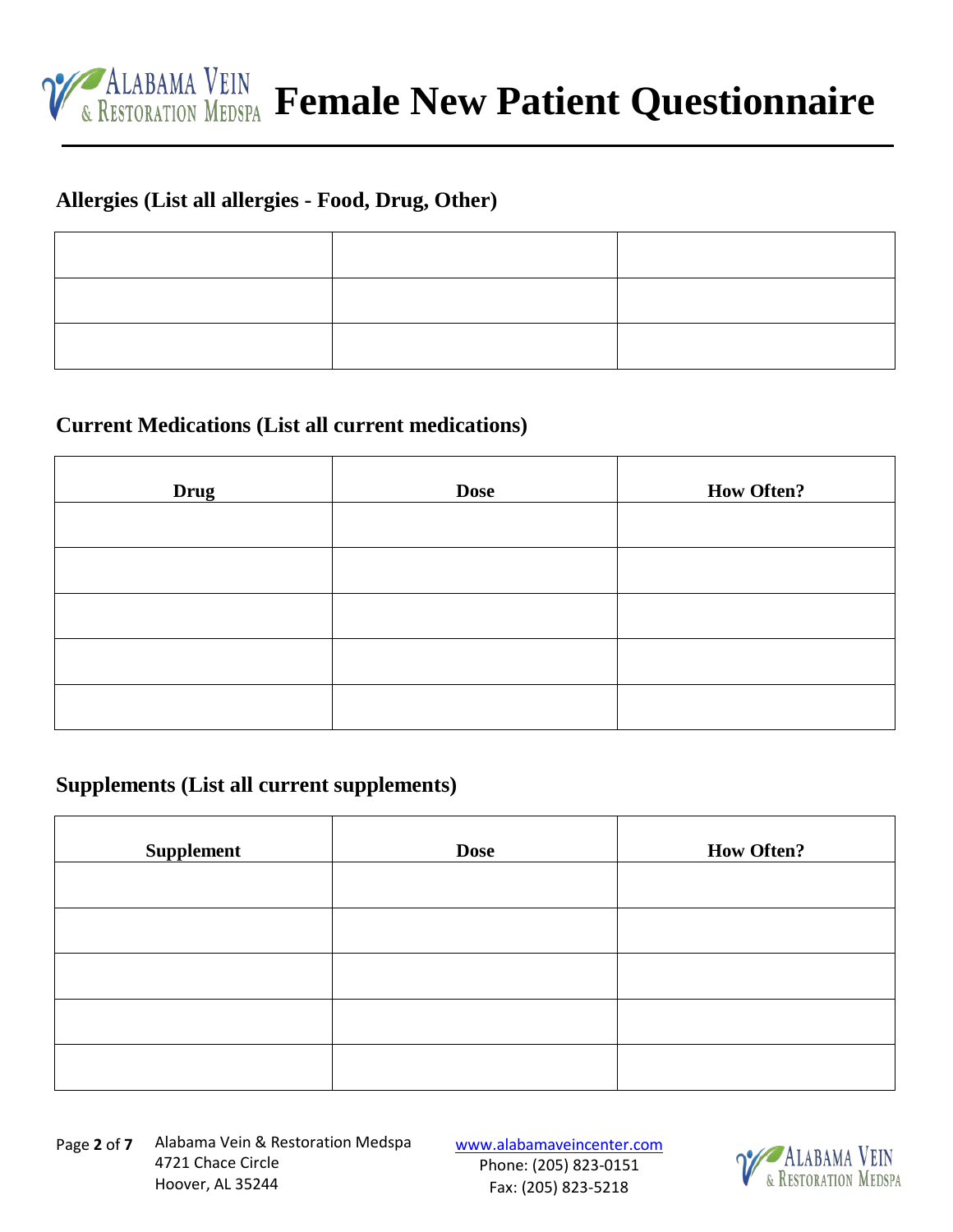

## **Symptoms of Hormonal Deficiencies (check all that apply)**

| Decreased or absent sex drive (libido) |
|----------------------------------------|
| Fatigue and lack of energy             |
|                                        |
| Infrequent or absent orgasms           |
| Change in mood, anxiety and/or         |
| depression                             |
| Insomnia                               |
| Declining mental ability and memory    |
| Feeling of hopelessness and no         |
| motivation                             |
| New migraine headaches                 |
| Diminished strength and exercise       |
| tolerance                              |
| Muscle shrinkage                       |
| Joint aches and/or new onset of        |
| arthritic symptoms                     |
| Dry eyes                               |
| Poor balance and coordination          |
| Weight gain                            |
| New or increased cellulite             |
| Ringing in the ears                    |
| Hot flashes and night sweats           |
| Dry vagina or painful intercourse      |

| Dry and wrinkled skin                      |
|--------------------------------------------|
| Height has decreased, osteoporosis or      |
| osteopenia                                 |
| <b>Bladder</b> spasms                      |
| <b>Bladder</b> infections                  |
|                                            |
| <b>PMS</b>                                 |
| Felt better when I was pregnant            |
| Cold all the time                          |
|                                            |
| Swelling all over the body                 |
| Constipation                               |
|                                            |
| Hair falling out or breaking off           |
| <b>Brittle nails</b>                       |
|                                            |
| Stay up for over 24 hours                  |
| Difficulty taking oral birth control pills |
| Other:                                     |
|                                            |
|                                            |
|                                            |

# **Birth Control Method (Check all that apply). You must be in menopause, have had a hysterectomy, or use birth control to use pellet therapy**

| Menopause           |
|---------------------|
| Hysterectomy        |
| Tubal ligation      |
| Birth control pills |
| Abstinence          |
| Vasectomy           |

| Mirena IUD |
|------------|
| Other IUD  |
| Other:     |
|            |
|            |
|            |

Page 3 of 7 Alabama Vein & Restoration Medspa varian versionaveincenter.com 4721 Chace Circle Hoover, AL 35244

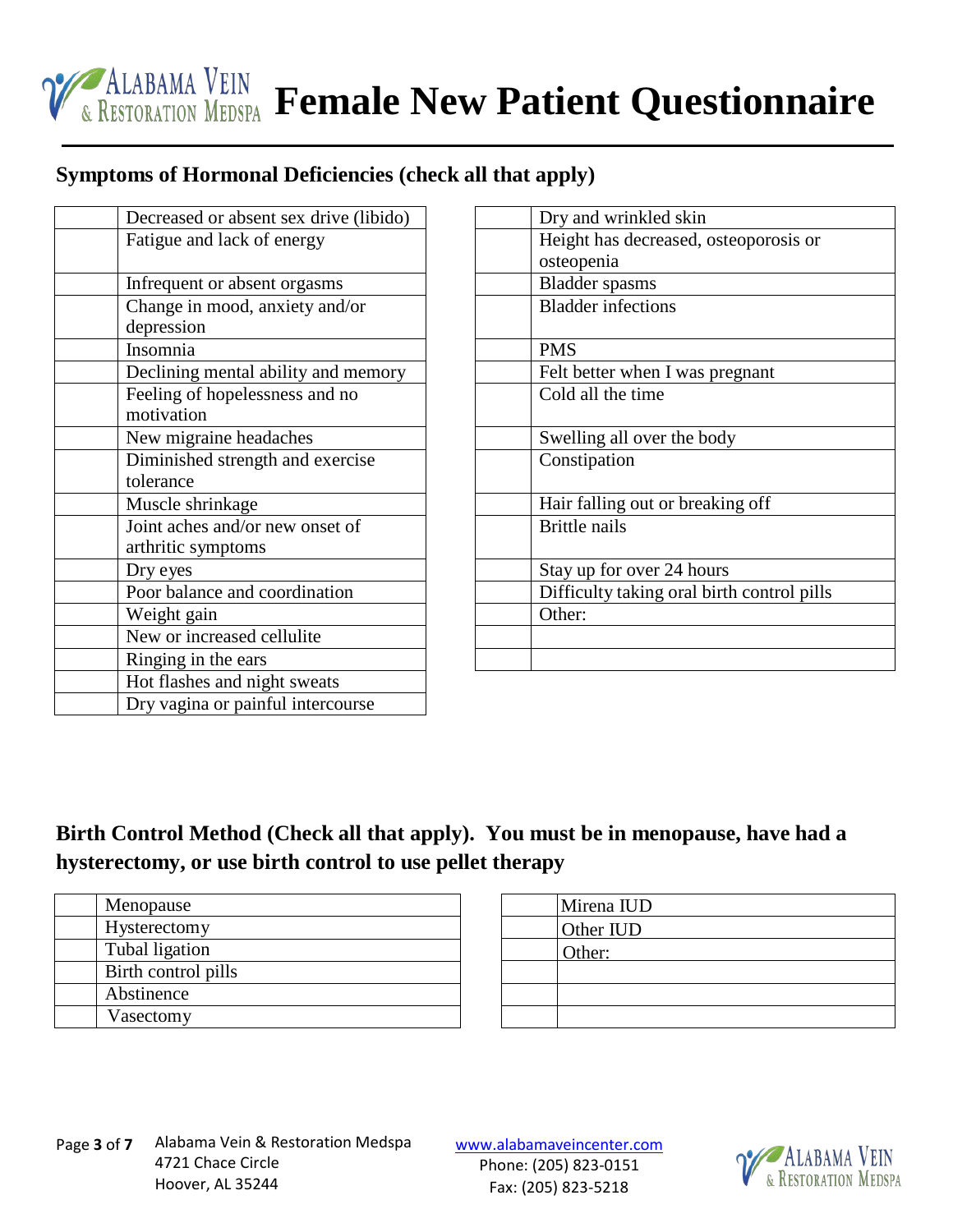# *FALABAMA VEIN* Female New Patient Questionnaire

## **Past Surgeries (List year of surgery) Habits (Check all that apply)**

| Year | <b>Surgery</b>                      |
|------|-------------------------------------|
|      | Lap Band Surgery or Obesity Surgery |
|      | Hysterectomy                        |
|      | <b>Open Heart Surgery</b>           |
|      | Joint Replacement                   |
|      | <b>Cancer Surgery</b>               |
|      | Pacemaker                           |
|      | Removal of ovaries                  |

| <b>Smoking Cigarettes Or Cigars</b>         |
|---------------------------------------------|
| I Drink More Than 10 Drinks of Alcohol/Week |
| I am a Recovering Alcoholic                 |
| I Use or Have Used Marijuana In Past Year   |
| I Use or Have Used Cocaine                  |
| I Use or Have Used Heroin                   |
|                                             |
|                                             |

## **Medical History (Check all that apply)**

| Hepatitis or HIV (List Type)        |
|-------------------------------------|
| <b>Breast cancer</b>                |
| Uterine cancer                      |
| Colon cancer                        |
| Ovarian cancer                      |
| Other cancer                        |
| Blood clot or clotting disorder     |
| Heart attack                        |
| <b>Stroke</b>                       |
| Vascular disease                    |
| High blood pressure                 |
| High cholesterol                    |
| Heart arrhythmia                    |
| Emphysema (COPD                     |
| TB (Tuberculosis)                   |
| Glaucoma                            |
| ADD, ADHD                           |
| Depression/Anxiety                  |
| Manic depression (bipolar) or mania |
| Schizophrenia                       |
| Leber's Optic Neuritis              |

| Psychological/psychiatric illness    |
|--------------------------------------|
| Restless leg                         |
| Sleep apnea                          |
| Narcolepsy                           |
| <b>Arthritis</b>                     |
| Rheumatoid arthritis                 |
| Osteopenia or osteoporosis           |
| Fibro myalgia                        |
| Lupus or autoimmune disease          |
| Chronic disease                      |
| Chronic fatigue                      |
| Adrenal fatigue                      |
| Multiple sclerosis                   |
| Diabetes type I                      |
| Diabetes type II                     |
| Hypoglycemia                         |
| <b>Insulin Resistance</b>            |
| Thyroid disease Hypo<br>Hyper        |
| Addisons disease or Cushings disease |
| Kidney disease                       |
| Other                                |

Page 4 of **7** Alabama Vein & Restoration Medspa variamaveincenter.com 4721 Chace Circle Hoover, AL 35244

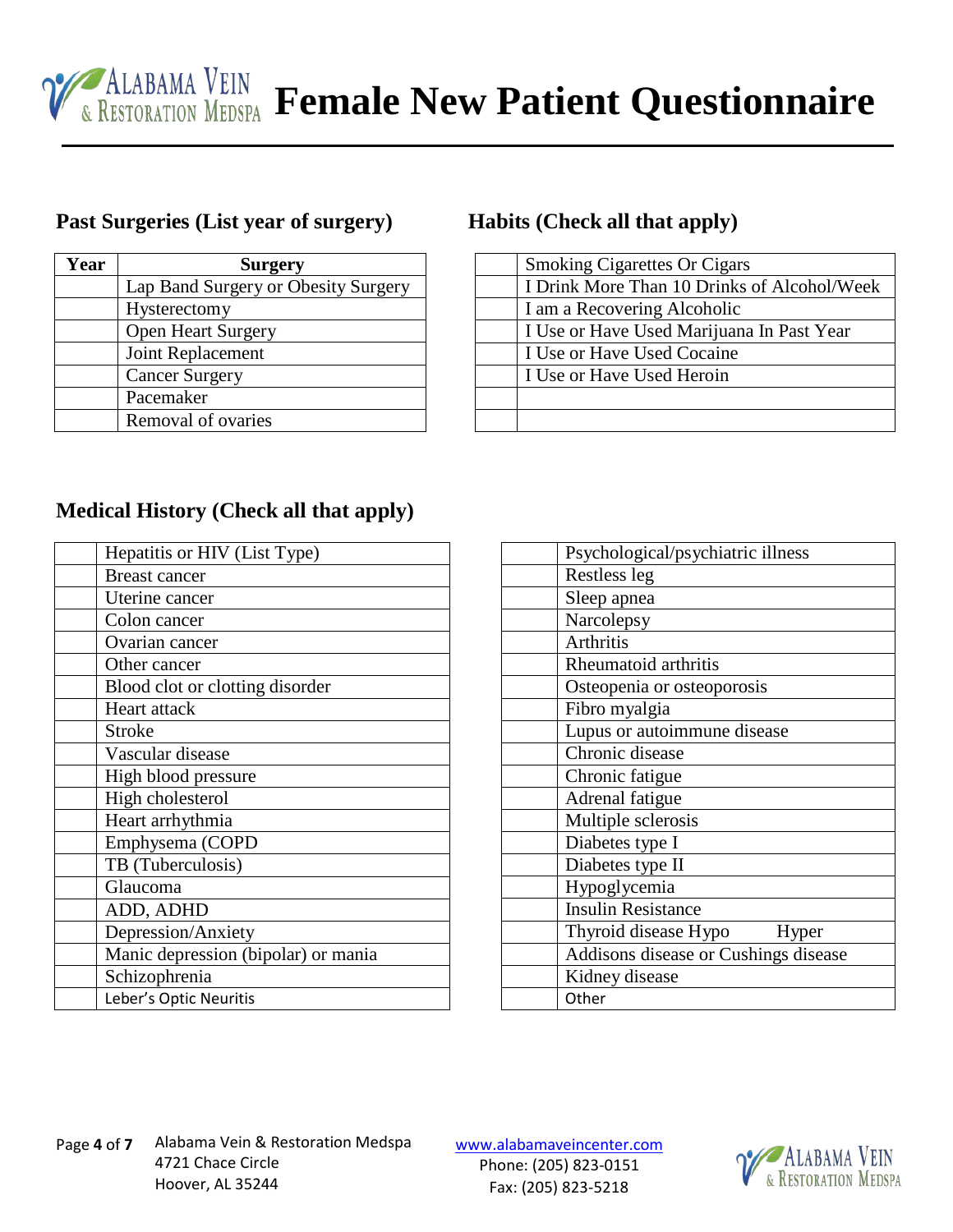

## **Exercise History (Check all that apply) Diet (Check all that apply)**

| I don't exercise                               |  |  |  |
|------------------------------------------------|--|--|--|
| I have a very physical job so I don't exercise |  |  |  |
| in addition                                    |  |  |  |
| I exercise every day for _ minutes             |  |  |  |
|                                                |  |  |  |
| I exercise more than three times a week for    |  |  |  |
| over 50 minutes                                |  |  |  |
| Normal daily activity is what I consider       |  |  |  |
| exercise                                       |  |  |  |
| I am a long distance runner                    |  |  |  |
| I lift weights times a week                    |  |  |  |
| Other:                                         |  |  |  |
|                                                |  |  |  |
|                                                |  |  |  |
|                                                |  |  |  |
|                                                |  |  |  |

| I eat anything I want                    |
|------------------------------------------|
| I don't eat much but gain weight anyway  |
|                                          |
| I have gained weight in my belly since I |
| turned 40                                |
| I eat a balanced diet, 3 times a day     |
|                                          |
| I eat 6 small meals a day                |
|                                          |
| I don't eat wheat (gluten intolerance)   |
| I limit carbohydrates                    |
| I eat a low fat diet                     |
| <b>Atkins/South Beach Diet</b>           |
| Vegan/Vegetarian                         |
| Special diet or restrictions             |
| Other:                                   |
|                                          |

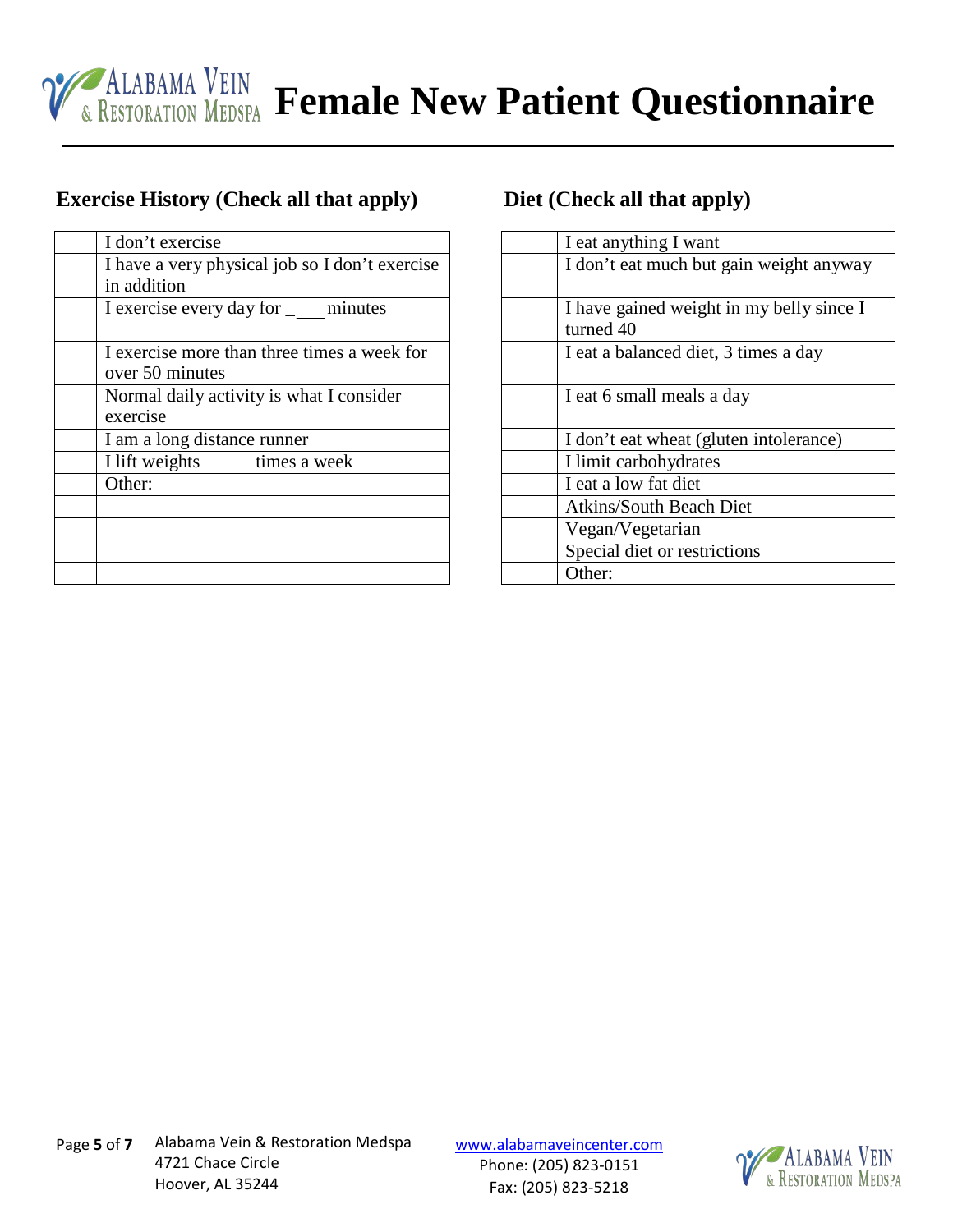

# **Preventative Medical Care (Check all that apply)**

| Medical/GYN exam in the last year           |
|---------------------------------------------|
| Mammogram in last 12 months                 |
| Bone density in last 12 months (if over 50) |
| Pelvic ultrasound in last 12 months (If you |
| have a uterus)                              |

# **Hormone Replacement I have used (Check all that apply)**

| Oral pills synthetic (Ogen, Premarin, |
|---------------------------------------|
| Estrace, etc.)                        |
| Patch                                 |
| Vaginal ring                          |
| Other                                 |
|                                       |

## **Bioidentical Hormone replacement I have used (Check all that apply)**

| Pills                                                |
|------------------------------------------------------|
| Pellets                                              |
| Creams/gels applied on the skin or in the vagina     |
| Sublingual or buccal tablets (dissolve in the mouth) |

#### **Family History (Check all that apply)**

| <b>Heart Disease</b> |
|----------------------|
| <b>Breast Cancer</b> |
| Uterine cancer       |
| <b>Stroke</b>        |
| Arrhythmia           |
| <b>Diabetes</b>      |

| Alzheimer's / Dementia any type |
|---------------------------------|
| <b>Blood</b> clots              |
| Rheumatoid arthritis/Lupus      |
| Thyroid disease — high or low   |
| Osteoporosis                    |
| Hemochromatosis                 |

# **I attest that all the information I give is true.**

| Print Name: |                                                                            | Signature:                                                                | Date:                                                      |
|-------------|----------------------------------------------------------------------------|---------------------------------------------------------------------------|------------------------------------------------------------|
| Page 6 of 7 | Alabama Vein & Restoration Medspa<br>4721 Chace Circle<br>Hoover, AL 35244 | www.alabamaveincenter.com<br>Phone: (205) 823-0151<br>Fax: (205) 823-5218 | <b>O</b> ALABAMA VEIN<br><b>EXPLOSIVE AND REPARTMENT A</b> |